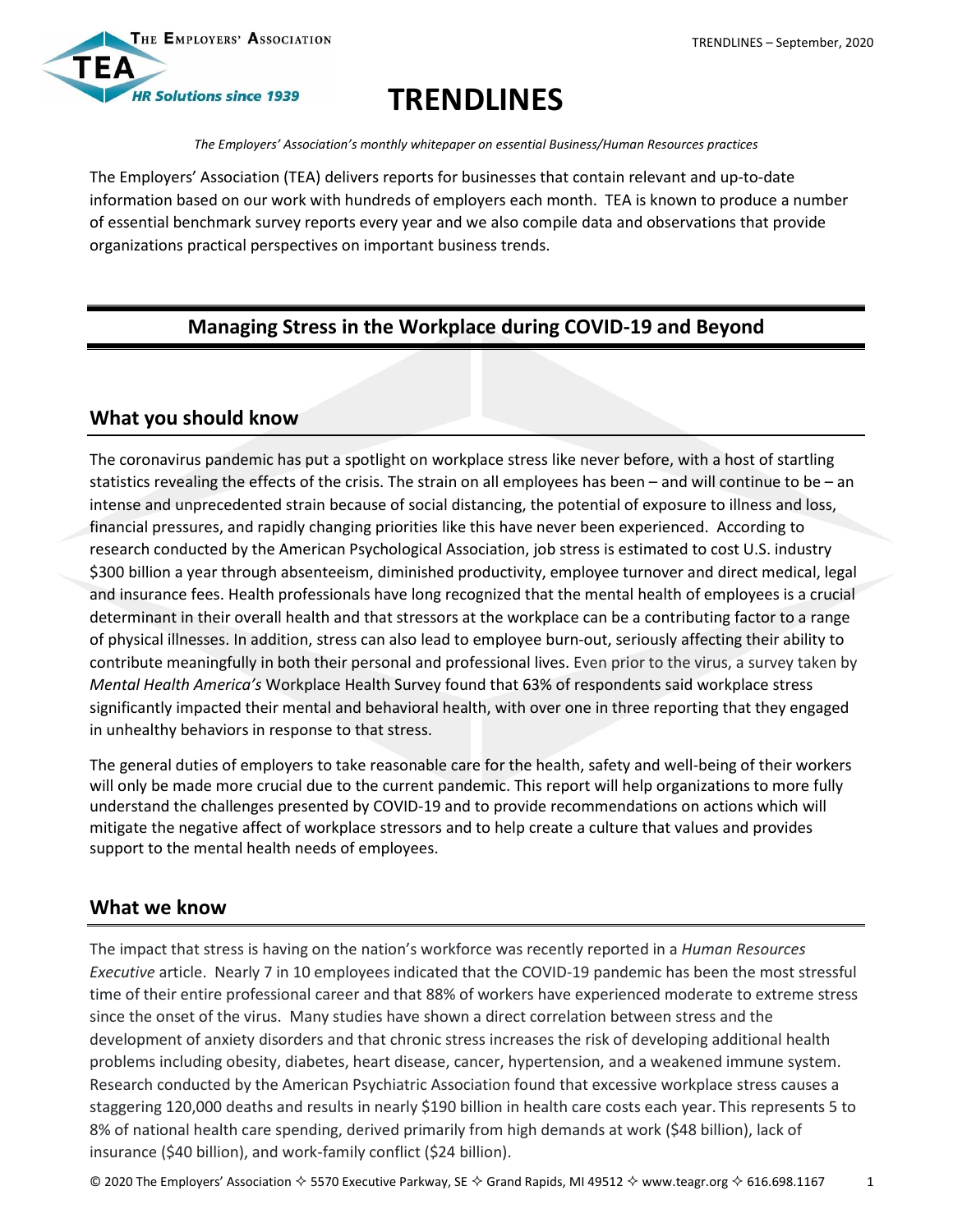Starting with the onset of COVID-19 earlier this year, The Employers' Association (TEA) has heard from many member companies that increased levels of employee stress at work and at home are causing serious detrimental effects on their businesses. Individuals who participate in TEA's HR and Safety Round Tables and those calling for assistance on our HR Helpline continue to express how workplace stressors are causing, skyhigh absenteeism, burnout, lower productivity, reduced morale, and more disengaged employees. The Association has also found that more employers are initiating employee engagement surveys to provide stressed employees a voice, build their trust, and help the organization make more informed decisions during these tumultuous times.

A common definition of work-related stress is "The adverse reaction people have to excessive pressures or other types of demand placed on them at work." There is a difference between pressure and stress. Some forms of pressure may be a positive if perceived as acceptable by an individual, and may even keep workers alert, motivated, and able to work and learn depending on the available resources and their personal characteristics. Workplace stress is the harmful physical and emotional responses that can happen when there is a conflict between job demands on the employee and the amount of control an employee has over meeting these demands. In general, the combination of high demands in a job and a low amount of control over a situation can lead to stress. Mental health experts have identified several factors as being significant initiators of employee stress:

- Adjusting to and managing different workloads, roles, and responsibilities
- Adapting to a different workspace or a new work schedule
- Adjusting to new communication methods and tools (e.g., technology, virtual meetings) and/or new workplace policies and procedures
- Balancing work responsibilities with familial or caregiving roles (e.g., difficulties securing childcare, educating children at home)
- Financial concerns due to reduced hours, extended time away from work, or unemployment
- Concerns about securing the appropriate technology and tools to effectively perform work tasks
- Financial concerns due to workplace closures, job losses, or extended time away
- Concerns about the future of the workplace and/or job security
- Fear or worry about experiencing stigma or discrimination after successfully completing self-isolation and returning to the workplace
- Familial stress or tension while staying home with family members for extended periods of time
- Social isolation, loneliness, or boredom while away from work

All of the above factors can be linked to the pandemic, yet there are significant events that occurred prior to COVID-19 which were causing workers additional stress. These include fear of mass shootings, acts of terrorism, political upheaval, the upcoming presidential election, natural disasters, the perceived unfair treatment of minorities by the police, protests, and rioting in the streets. After considering the many causes of stress, it is crucial to understand the *effects* that stress has on the employees themselves. The American Institute of Stress lists several common stress-related symptoms that have an impact on the workplace:

- Excess anxiety, worry, and nervousness
- Difficulty concentrating
- Trouble learning
- Forgetfulness
- Difficulty making decision
- Reduced work efficiency and productivity
- Problems communicating
- Constant fatigue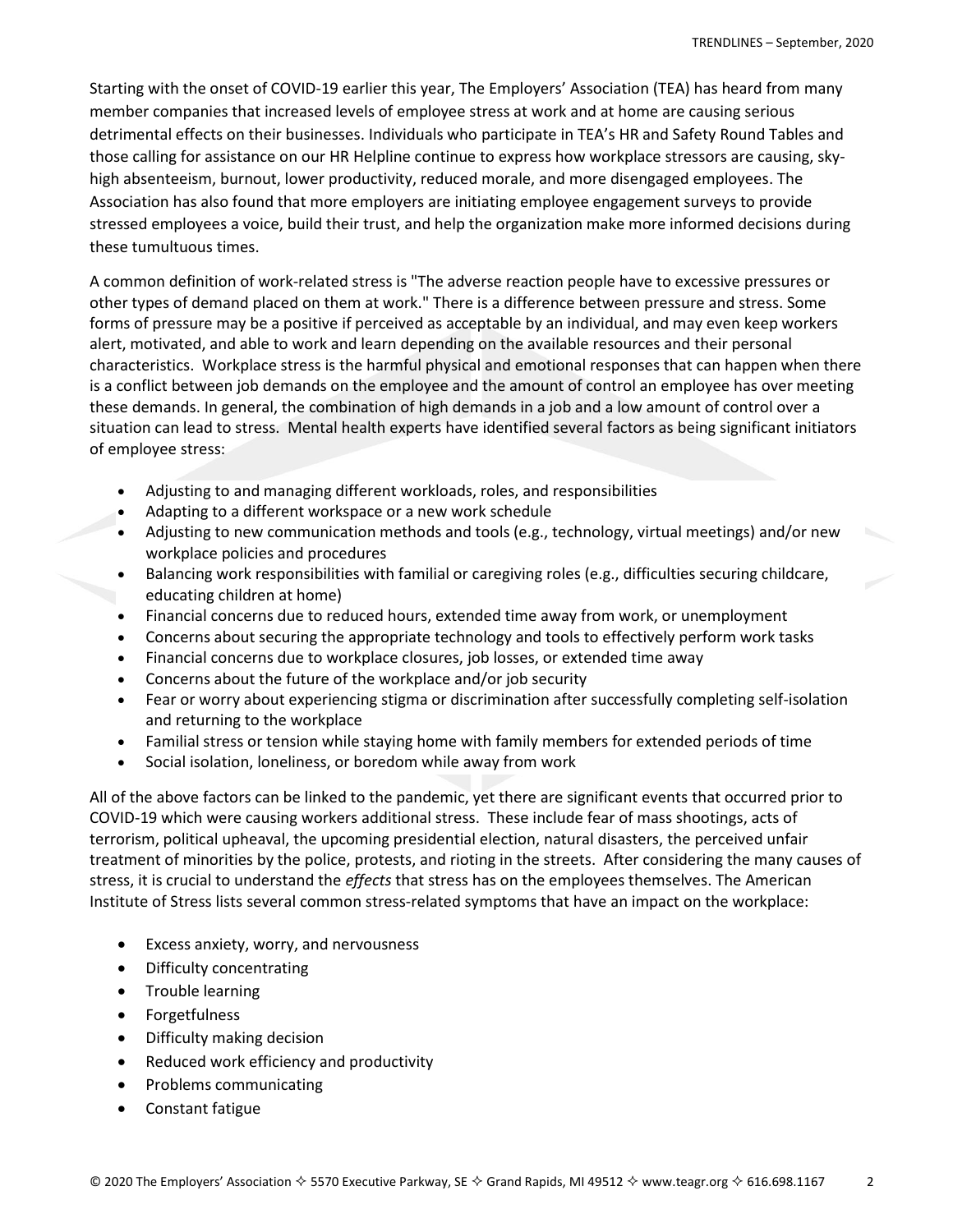### **What it means**

The American Institute of Stress estimates that job stress costs U.S. industry more than \$300 billion a year in absenteeism, turnover, diminished productivity, and medical, legal and insurance costs. Because of the increasing numbers of employees who are feeling stressed both at work and at home due to the effects of COVID-19, there will certainly be even greater repercussions on the bottom line for employers. We can either ignore the issue and hope it goes away OR we can address it with practical understanding, recognizing that workplace stress impacts all people differently so there is no "one size fits all" solution. Life changes drastically during times of fear, when people feel they have lost control of their situations and when humans that need contact with others are isolated. Unfortunately, the "norm" has become the exception as people must deal with blended school schedules, restricted vacations, news media highlighting the negative, business closures, altered sports and entertainment options and a myriad of other lifestyle modifications that have been imposed upon them rather than being chosen by them. The more life changes, the more people lose their way, causing those who have lost their livelihood to feel abandoned and those that still have their jobs to feel insecure, distracted and concerned (often about things they cannot control but that still impact their lives) causing stress that can potentially threaten their health, their relationships and their ability to focus at home OR at work. Distracted employees are less efficient, potentially less diligent about safety, often more negative in their interactions with others, and inevitably more focused on their "here and now" than on the organization's longterm objectives. These distractions cannot be totally eliminated but in order to continue to provide a quality product or service in a safe and efficient manner while supporting their most valuable resource, employers must take intentional actions to minimize the impact that stress can place upon people.

### **What you can do**

Employers can help to offset stress-related behaviors and reduce their impact both at home and in the workplace (because the two environments really cannot be totally separated) by focusing on the following factors:

**Clarify your organization's leadership structure**

Employees NEED to know what is happening "in their world" and what to expect and strong, consistent leadership breeds their confidence in what will be happening in the future. Lead by example in every aspect of the business, including recognizing and controlling the leader's own stress. Regularly communicate to all employees about job performance, job responsibilities, company health, and reiterate the company vision. People follow leaders willingly if they are confident that the leader knows where they are going and has a plan how to get there.

**Develop organization-wide stress reduction policies and practices**

Train leaders and supervisors on effective ways to reduce stress. These ways could include:

- o Work with employees to create challenging but realistic goals.
- o Provide fair and equitable compensation policies.
- o Formally recognize individual and team achievements.
- $\circ$  Create a work environment that encourages social support and connectedness.
- **Offer stress intervention options**

Encourage employees to take advantage of stress screenings and early warning signs of stress then offer intervention programs like cognitive-behavioral therapy for stress management and programs that effectively lessen stress (mindfulness, relaxation, yoga and tai chi) ALONG WITH access to individuals experienced and knowledgeable in finding the "root cause" of stress rather than focusing on the results of it being acted out.